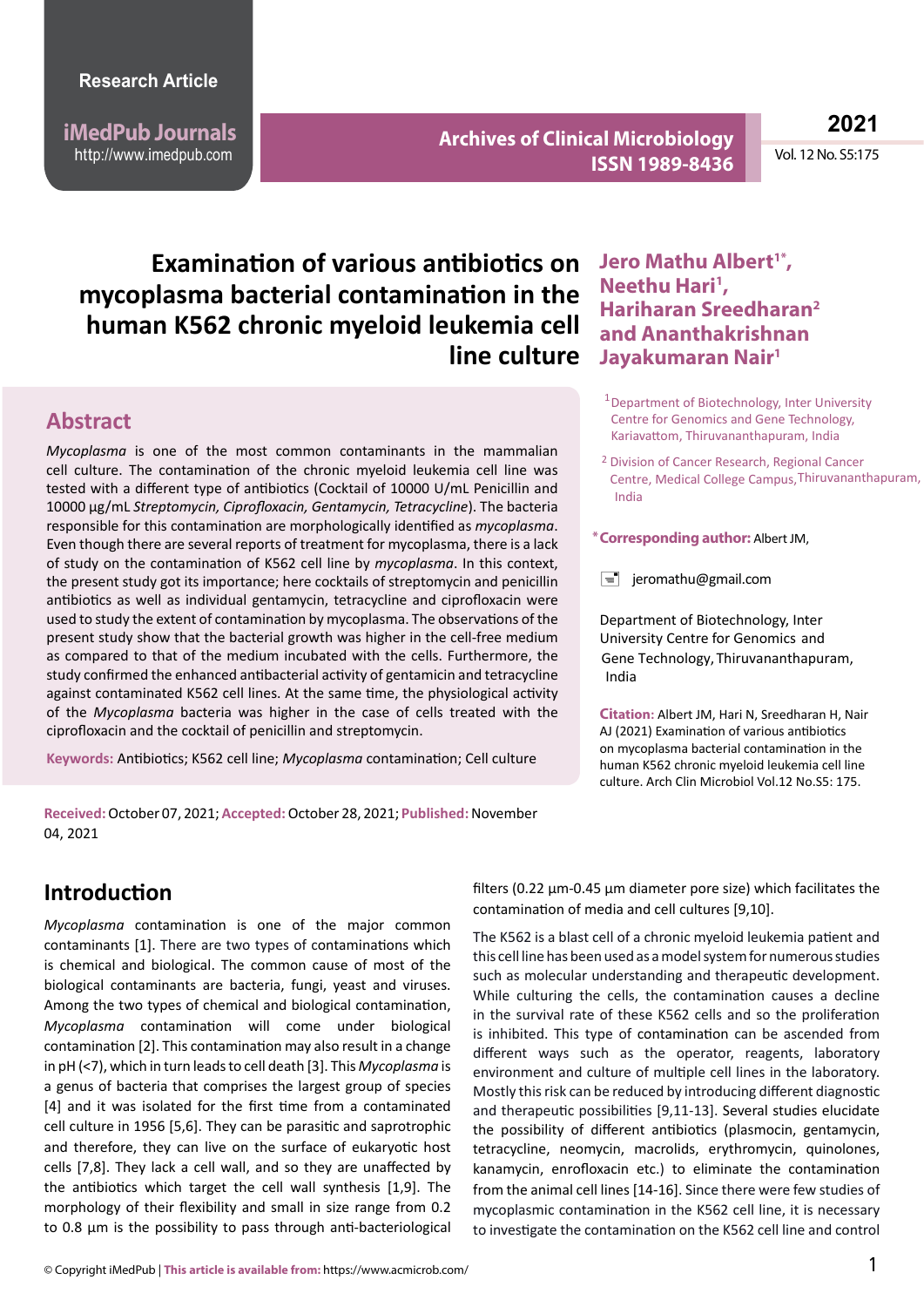the risk. In this aspect, our work got its importance, and here we try to determine the anti-mycoplasma bacterial effect on K562 cell line and on cell-free medium using four types of antibiotics which is easily available and affordable.

## **Materials and Methods**

#### **Cell culture**

The human chronic myeloid leukemia cell line K562 blasts were obtained from National Centre for Cell Science (Pune, Maharashtra, India). The cells were cultured in RPMI medium (RPMI, Thermo Fisher Scientific) supplemented with 10% Fetal Bovine Serum (FBS, Gibco, Thermo Fisher Scientific Canada, USA), 10000 U/mL penicillin and 10000 µg/mL streptomycin (Gibco, Thermo Fisher Scientific (Canada, USA)) in a humidified atmosphere of 95% air with 5% CO<sub>2</sub> incubator at 37°C.

#### **Cell viability test (MTT)**

The cells were seeded in 96 well culture plates having 100 µL volumes in each well contains approximately 5000 cells/well and incubated overnight at  $37^{\circ}$ C in the CO<sub>2</sub> incubator. Then 100 µL volumes Imatinib (STI571) in each well treated with different concentrations (1 μM, 0.8 μM, 0.6 μM, 0.4 μM, 0.2 μM and 0.05 µM per mL) at 24 and 48 hours as triplicates. The cells without treatment are used as the control. After incubation for the specific time interval, remove media and add 100 µL MTT reagent. And then incubated for 2 hours in a CO<sub>2</sub> incubator at 37°C. After incubation, 100 µL of detergent was directly added to the MTT reagent in the 96 well plates and again incubated for 3 hours in a CO<sub>2</sub> incubator at 37°C. After incubation, read OD at 570 nm [17] and 540 nm [18] wavelength in a multiskan spectrum. The %cell viability is calculated as the (OD of treated/ OD of control) × 100

#### **Treatment of antibiotics**

The culture has been kept under biosafety hood level 2 and 95% air with a 5% CO<sub>2</sub> incubator at 37°C for 24 hours. Detected the rate of contamination and a direct method had been used to identify the contamination in the K562 cell line. Antibiotics of the cocktail of 10000 U/mL penicillin and 10000 µg/mL of streptomycin (Gibco, Thermo Fisher Scientific) and other antibiotics (Ciprofloxacin, Gentamycin, Tetracycline) were bought from a local medical shop for lab work. The 3 mL culture of a sample with RPMI medium was treated with 50 µL antibiotics and incubated for 24 hours. The concentrations were 0.5 mg/mL in the cocktail of each penicillin and streptomycin, and 0.1 mg/mL, 2 mg/mL, 4 mg/mL for ciprofloxacin, gentamycin, tetracycline respectively. Both the contaminated K562 cell lines and the cell free medium were treated with the cocktails of penicillin and streptomycin antibiotics as well as the individual ciprofloxacin, gentamycin, tetracycline. The surface morphology of the treated cells was studied using Leica inverted phase-contrast microscope.

## **Results and Discussion**

Initially the present study confirmed that the viability of the

K562 cell line were 92.44 (540 nm)/91.55 (570 nm) to 67.56 (540 nm)/68.06 (570 nm) percentage at 1 µM/mL concentration of imatinib (treated as a drug for chronic myeloid leukemia patients) in 24 and 48 hours treatment (**Table 1**). The imatinib drug concentration was used to know about the gradient level of the cell viability using different concentrations of 1  $\mu$ M, 0.8  $\mu$ M, 0.6 µM, 0.4 µM, 0.2 µM and 0.05 µM per mL and two (540 nm and 570 nm) wavelengths have been used for the reading, which shows a few differences only; however, the viability of the cells was normal at the initial stage of study. The study of Guangyu, et al. used, 0.025 µM, 0.05 µM, 0.1 µM, 0.2 µM, 0.4 µM, 0.6 µM and 0.8  $\mu$ M imatinib concentrations for the cell viability (MTT assay) study in the K562 cell line [18]. Drexler, et al. reported the possibility of cross-contamination occurs in various new cell lines. The leukemic cell lines of CCRF-CEM, HL-60, JURKAT, K-562 and U-937 were used to prove the proper derivation of new cell lines [19]. Fieke, et al. explains the *Mycoplasma* infection alters the protein expression levels in leukemic cell lines of AML (Kasumi-1, HL-60, OCIAML3), ALL (Jurkat, REH), CML (KBM5) and lymphoma (Raji) [20]. In this context, the continuous investigation of *Mycoplasma* contamination of various cell lines, especially K562 cell line, got its importance.

The cause of contamination on K562 cell line culture was found as *Mycoplasma* by the simplest and direct method with the help of an inverted phase-contrast microscope. McGarrity explains the study of the United States estimated that at least 15% of all cell cultures are contaminated with *Mycoplasma* [21]. Therefore the *Mycoplasma* is one of the common contaminants in the cell culture (**Figure 1**).

The contamination rate was checked in an incubator and biosafety hood level 2 by keeping the culture for 24 hours for the valuation. The result displays a comparatively high contamination rate in the incubator as compared to the biosafety hood level 2. This may be due to mycoplasma's ease of survival in the incubator's environment (humidified atmosphere of 95% air with 5%  $CO<sub>2</sub>$ incubator at 37°C) (**Figures 2**). The major source of *Mycoplasma*  bacterial contamination found in the newborn bovine serum

**Table 1**: Cell viability test (MTT assay) on K562 cell line, the imatinib (treated as a drug for chronic myeloid leukemia patients) drug concentration used for to know about the gradient level of cell viability.

| SI. No         | <b>Concentration</b> | <b>Wave length</b> | 24 hrs | 48 hrs |
|----------------|----------------------|--------------------|--------|--------|
|                | $(\mu M/mL)$         | (nm)               | (%)    | (%)    |
| $\mathbf{1}$   | $\mathbf{1}$         | 540                | 92.44  | 67.56  |
|                |                      | 570                | 91.55  | 68.06  |
| $\overline{2}$ | 0.8                  | 540                | 102.93 | 86.52  |
|                |                      | 570                | 102.84 | 87.07  |
| 3              | 0.6                  | 540                | 100.69 | 79.84  |
|                |                      | 570                | 101.25 | 78.78  |
| $\overline{4}$ | 0.4                  | 540                | 104.37 | 96.04  |
|                |                      | 570                | 104.87 | 94.41  |
| 5              | 0.2                  | 540                | 72.08  | 76.49  |
|                |                      | 570                | 70.21  | 75.04  |
| 6              | 0.05                 | 540                | 132.04 | 122.87 |
|                |                      | 570                | 136.27 | 162.91 |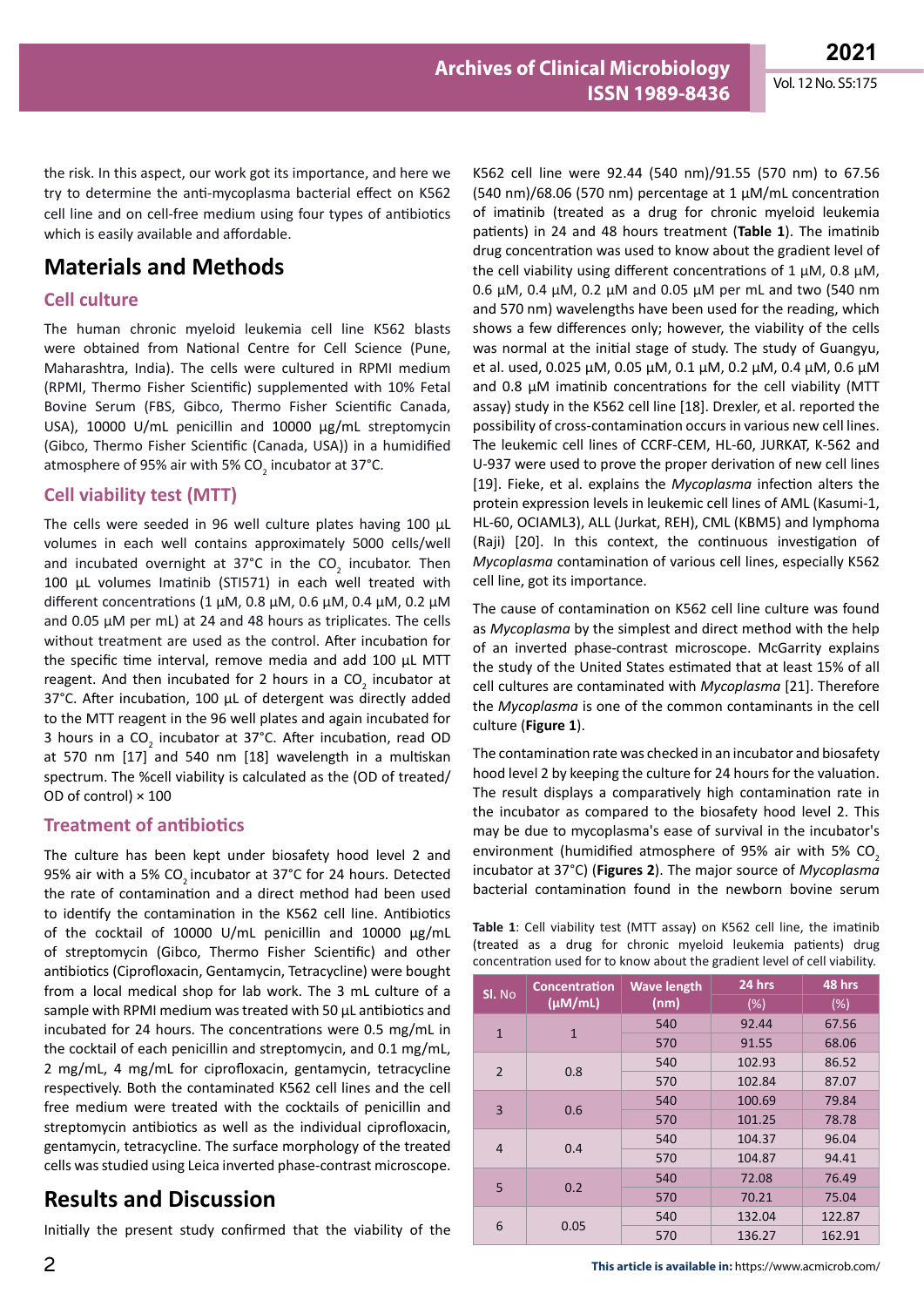

concentration used for to know about the gradient level of cell viability. a) The reading showed in the graph 540 nm wavelength; b) 570 nm wavelength.



Culture and antibiotic treatment of mycoplasmic bacterial contaminated K562 cell line at 24 hours incubation. (A) The culture of K562 cell **Figure 2**line in biosafety hood level 2 shows no colour change; (B) The culture of the K562 cell line in the incubator shows the colour change;(C) Differentiating the contamination from biosafety hood level 2 to incubator by the primary identification and isolation of colour change in the medium; (D-H) Antibiotics treated on mycoplasmic bacterial contaminated K562 cell line photomicrograph documented by Leica inverted phase-contrast microscope (D) Ciprofloxacin (E) Gentamycin (F) Tetracycline (G) Penicillin and streptomycin cocktail (H) Control (untreated cells).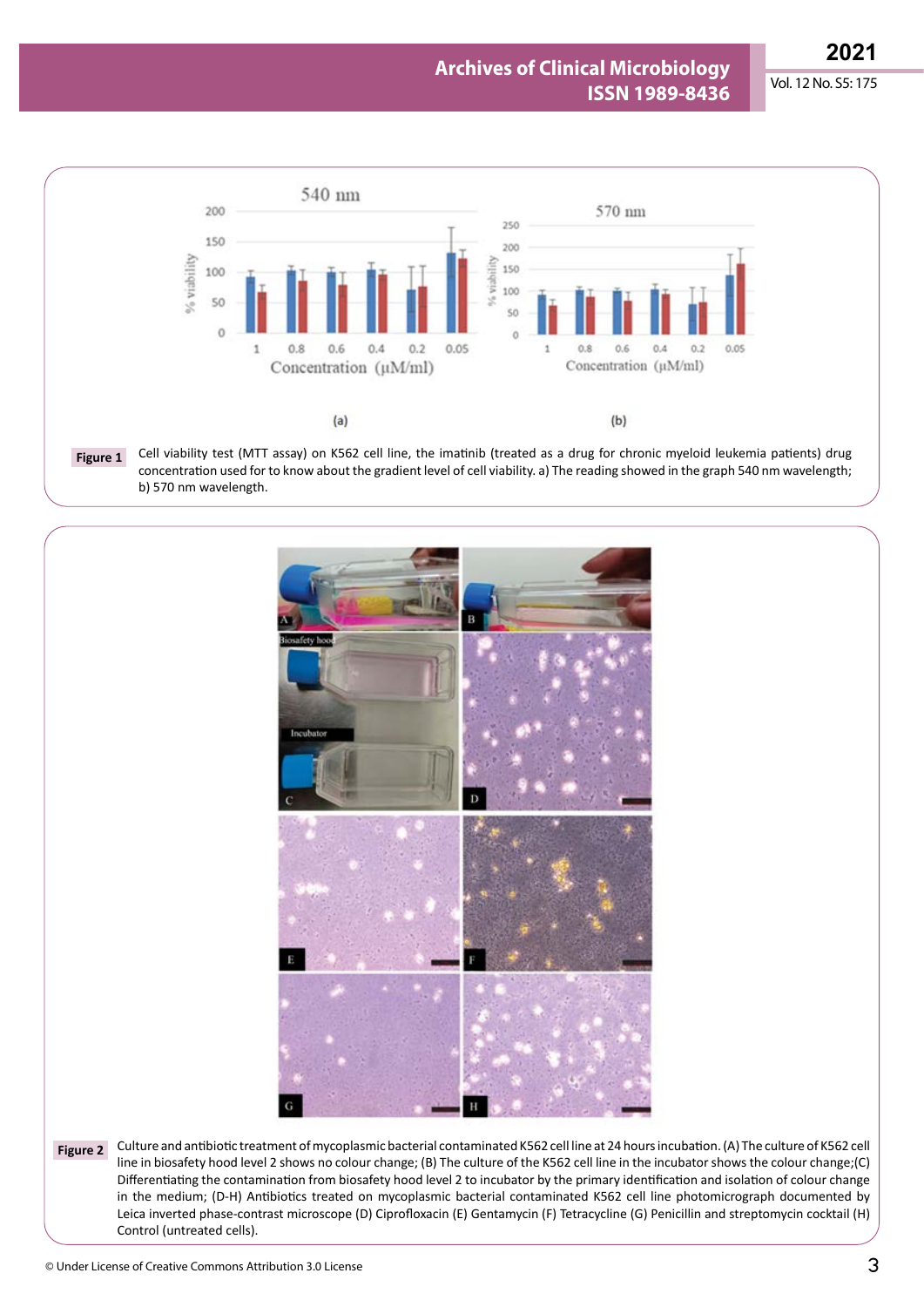obtained from commercial suppliers [22]. *Mycoplasma* infected cell cultures can cause further spreading by the ease of droplet formation during sample handling [9].

We have used four types of antibiotics (streptomycin and penicillin cocktail, gentamycin, tetracycline and ciprofloxacin) to treat *Mycoplasma* contaminated K562 cell lines and cell-free medium as well. It was found that the bacterial growth was higher in the cell-free medium than the medium with cells because the bacteria can grow freely in the cell free medium, despite the bacteria have to compete with the cells to grow and there will be a space consumption by the cells may also possible in the medium with cells and significantly, the cells are getting weak and decreasing their proliferation rate due to the activity of mycoplasma. According to [Mirabelli](https://www.ncbi.nlm.nih.gov/pubmed/?term=Mirabelli P%5BAuthor%5D&cauthor=true&cauthor_uid=31374935), et al. normally, the mycoplasmas are resistant to the common antibiotics which inhibit cell wall synthesis or protein biosynthesis [23]. The study of Drexler and Uphoff explains, the treatment efficiency of antibiotics on mycoplasma-positive cell lines with either BM-Cyclin, sparfloxacin, enrofloxacin, or ciprofloxacin resulting the culture were either cured (66%-85%) or remained as contaminated (7%-24%; due to resistance) or died (4%-11%; due to cytotoxicity). Among these, the BM-Cyclin shows most of the growth-inhibiting effect and which can be either cytostatic or cytotoxic but after the one week treatment, they will be returning as normal cell growth [9]. The antibiotics of plasmocin, tetracycline and quinolone, which are effective against *Mycoplasma* and the treatment of antibiotics on mycoplasma, shows 80% were resistant to gentamycin, 98% to erythromycin, 73% to kanamycin, 15% to ciprofloxacin, 28% to lincomycin and 21% to tylosin [12,14-16].

### **Conclusion**

The observation of the present study reveals the physical movement and the activity of *Mycoplasma* was higher in control (untreated cells) than antibiotic-treated cells. In this, the mycoplasma's physical movement and activity were higher in the ciprofloxacin and the cocktail of penicillin and streptomycin treated cells than the tetracycline (blocks *Mycoplasma* DNA) and gentamicin treated cells. The population of *Mycoplasma* was high in the tetracycline treated plate but, it was shrunken and the physical movement/activity was very poor than the other antibiotics treated plates. Hence, the present study proves that gentamicin and tetracycline show higher antibacterial activity on *Mycoplasma* contaminated K562 cell line than other antibiotics used in this study. These antibiotics may can be treated on other cell line contaminations as well. The uniform concentration of treatment also a possibility to find out the best one to elute the *Mycoplasma* contamination in the mammalian cell line culture.

## **Acknowledgment**

This work was supported by the fund of the Kerala State Council for Science, Technology and Environment (KSCSTE). The key laboratory of Inter-University Centre for Genomics and Gene Technology (IUCGGT), Department of Biotechnology, University of Kerala.

## **References**

- 1. Nikfarjam L, Farzaneh P (2012) Prevention and detection of mycoplasma contamination in cell culture. Cell J 13: 203-212.
- 2. Bates MK, [Wernerspach D \(2011\) Cell culture contamination.](https://www.labmanager.com/author/douglas-wernerspach)  [Laboratory technology.](https://www.labmanager.com/author/douglas-wernerspach)
- 3. Lo SC, Hayes MM, Tully JG, Wang [RY](https://pubmed.ncbi.nlm.nih.gov/?term=Wang+RY&cauthor_id=1503969) , Kotani [H,](https://pubmed.ncbi.nlm.nih.gov/?term=Kotani+H&cauthor_id=1503969) et al. (1992) *Mycoplasma penetrans* sp. nov., from the urogenital tract of patients with AIDS. Int J Syst Bacteriol 42: 357-364.
- 4. Razin S (2006) The genus *Mycoplasma* [and related genera](https://doi.org/10.1007/0-387-30744-3_29)  [\(Class Mollicutes\).](https://doi.org/10.1007/0-387-30744-3_29) Springer 836-904.
- 5. [Esber HJ, Payne IJ, Bogden A \(1973\) Variability of hormone](https://doi.org/10.1093/jnci/50.2.559)  [concentrations and ratios in commercial sera used for tissue](https://doi.org/10.1093/jnci/50.2.559)  culture. [J Natl Cancer Ins 50: 559-562.](https://doi.org/10.1093/jnci/50.2.559)
- 6. Barile MF (1973) *Mycoplasma* contamination of cell cultures: Mycoplasmae virus–cell culture interactions. Academic Press Inc. 132e: 56.
- 7. [Miller CJ, Kassem HS, Pepper SD, Hey Y, Ward TH, et al. \(2003\)](https://doi.org/10.2144/03354mt02)  *Mycoplasma* [infection significantly alters microarray gene](https://doi.org/10.2144/03354mt02)  [expression profiles. Biotechniques 35: 812-814.](https://doi.org/10.2144/03354mt02)
- 8. [Rottem S, Naot Y \(1998\) Subversion and exploitation of host](https://doi.org/10.1016/s0966-842x(98)01358-4)  cells by *Mycoplasmas*[. Trends Microbiol 6: 436-440.](https://doi.org/10.1016/s0966-842x(98)01358-4)
- 9. [Hans GD, Cord CU \(2002\)](https://doi.org/10.1023/A:1022913015916) *Mycoplasma* contamination of cell [cultures: Incidence, sources, effects, detection, elimination,](https://doi.org/10.1023/A:1022913015916)  [prevention. Cytotechnol 39: 75-90.](https://doi.org/10.1023/A:1022913015916)
- 10. [Ryan J, Mariano J \(2011\) What are](https://www.bionique.com/mycoplasma-resources/faq/what-are-mycoplasmas.html) *Mycoplasmas*? Bionique [testing laboratories.](https://www.bionique.com/mycoplasma-resources/faq/what-are-mycoplasmas.html)
- 11.[Drexler HG, Dirks WG, MacLeod RA, Uphoff CC \(2017\) False](https://doi.org/10.1002/ijc.30530)  and *Mycoplasma* [contaminated leukemia-lymphoma cell](https://doi.org/10.1002/ijc.30530)  [lines: Time for a reappraisal. Int J Cancer 140: 1209-1214.](https://doi.org/10.1002/ijc.30530)
- 12.[Uphoff CC, Denkmann SA, Hans GD \(2012\) Treatment](https://doi.org/10.1155/2012/267678)  of *Mycoplasma* [contamination in cell cultures with](https://doi.org/10.1155/2012/267678)  plasmocin. [BioMed Research International 267678.](https://doi.org/10.1155/2012/267678)
- 13. [Stacey GN \(2011\) Cell culture contamination. Methods Mol](https://doi.org/10.1007/978-1-61779-080-5_7)  [Biol 731: 79-91.](https://doi.org/10.1007/978-1-61779-080-5_7)
- 14. Lundin DJ, Lincoln CK (1994) Mycoplasmal contamination of cell cultures within the clinical diagnostic laboratory. Amer Clin Lab April.
- 15.[Drexler HG, Gignac SM, Hu ZB, Hopert A, Fleckenstein E, et](https://doi.org/10.1007/BF02631456)  al. (1994) Treatment of *Mycoplasma* [contamination in a large](https://doi.org/10.1007/BF02631456)  panel of cell cultures. *In Vitro* [Cell Dev Biol 30: 344-347.](https://doi.org/10.1007/BF02631456)
- 16.[Uphoff CC, Gignac SM, Drexler HG \(1992b\)](https://doi.org/10.1016/s0022-1759(12)80048-2) *Mycoplasma* [contamination in human leukemia cell lines II: Elimination](https://doi.org/10.1016/s0022-1759(12)80048-2)  [with various antibiotics. J Immunol Met 149: 55-62.](https://doi.org/10.1016/s0022-1759(12)80048-2)
- 17. [Meerloo VJ, Kaspers GJ, Cloos J \(2011\) Cell sensitivity assays:](https://doi.org/10.1007/978-1-61779-080-5_20)  [The MTT assay. Methods Mol Biol 731: 237-245.](https://doi.org/10.1007/978-1-61779-080-5_20)
- 18. [Wang G, Zhao R, Zhao X, Xi C, Dong W, et al. \(2015\)](https://doi.org/10.3892/ol.2015.3663)  [MicroRNA‑181a enhances the chemotherapeutic sensitivity](https://doi.org/10.3892/ol.2015.3663)  [of chronic myeloid leukemia to imatinib. Oncol Let 10: 2835-](https://doi.org/10.3892/ol.2015.3663) [2841.](https://doi.org/10.3892/ol.2015.3663)